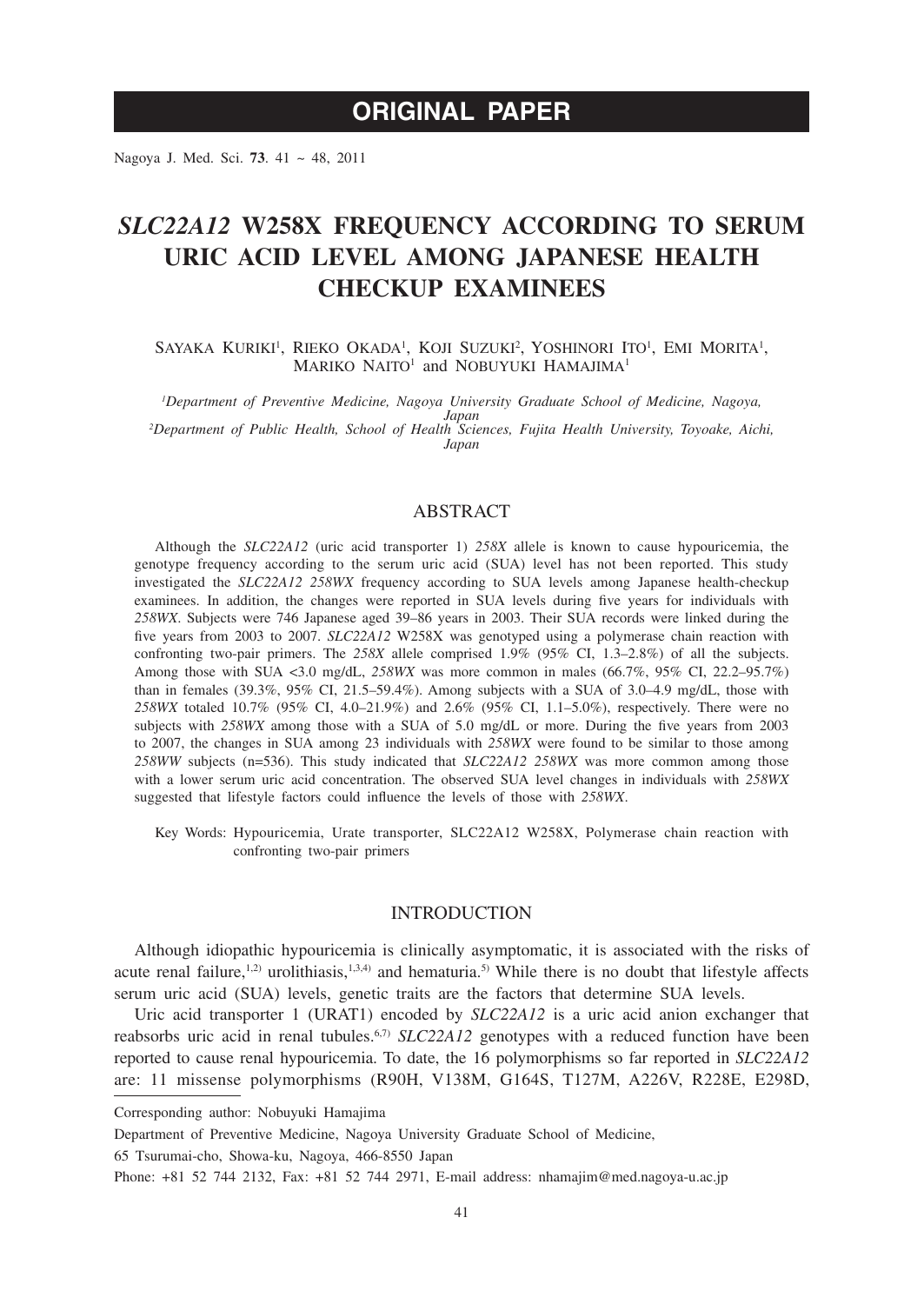#### Sayaka Kuriki *et al.*

Q312L, Q382L, M430T, and R477H), two nonsense polymorphisms (W258X and Q297X), two short deletions (1639-1643delGTCCT, del313D-333P), and one splicing polymorphism (IVS2+1  $G>A$ ).<sup>8-11)</sup> The W258X polymorphism, which produces a non-functioning truncated protein that lacks half of the mature protein, is predominant among Japanese patients with hypouricemia; in one study, six  $(85.7%)$  out of seven patients had a 258X allele,<sup>8)</sup> while the allele was found in 29 (90.6%) out of 32 in another study.9) Among 30 Korean hypouricemic examinees, seven  $(23.3\%)$  were found to have a  $258X$  allele.<sup>12)</sup>

Although the *SLC22A12* W258X frequencies among those with hypouremia were reported as above, the frequency according to SUA levels in a general population remains unknown. Furthermore, the changes in SUA among those with *258WX* have yet to be reported. The present study investigated the frequency of *SLC22A12* W258X polymorphism according to the SUA levels among Japanese health checkup examinees. In addition, the changes in SUA levels of individuals with *258WX* were examined to document the possible effects of lifestyle on the SUA.

# MATERIALS AND METHODS

### *Subjects*

Subjects were 864 residents in a rural area of Hokkaido, Japan, who attended a health checkup in August, 2003. Among them, 803 subjects (280 males and 523 females) aged 39–86 years agreed to participate in this study along with written informed consent. After excluding 57 examinees who reported being under medication for gout, or with blood urea nitrogen greater than 23 mg/dL, or with creatinine greater than 1.1 mg/dL, the remaining 746 subjects (238 males and 508 females) were deemed eligible for the present analysis. This study was approved by the Ethics Committee of the Nagoya University School of Medicine (approval number 398).

#### *Data collection*

Using a self-administered questionnaire, their health and lifestyle including habits of smoking (never, former, or current) and drinking (never, former, or current) were obtained at the time of their health checkup. The resulting health checkup data, including blood tests, were used for this study. Peripheral blood was drawn in the morning from those fasting overnight, or in the afternoon from those without lunch. Biochemical analysis of the sampled sera was performed using an auto-analyzer (JCA-RX20, Nihon Denshi Co. Ltd.), and SUA levels ware measured by the uricase-POD method. Body height and weight were measured during the health checkup, with the body mass index (BMI) calculated from body weight (kg) divided by height (m) squared. The changes in SUA levels were followed for subjects who attended the annual health checkup during the five years from 2003 to 2007.

### *Genotyping procedure*

DNA was extracted from a buffy coat conserved at –80°C using a BioRobot® EZ1 (QIAGEN Group, Tokyo). The *SLC22A12* W258X polymorphism was genotyped by a polymerase chain reaction with confronting two-pair primers (PCR-CTPP).13) Each 25 µl reaction tube contained 50–80 ng DNA, 0.12 mM dNTP, 12.5 pmol of each primer, 0.5 U AmpliTaq Gold (Perkin-Elmer, Foster City, CA) and 2.5  $\mu$ l of 10x PCR buffer including 15 mM MgCl<sub>2</sub>. The PCR-CTPP was conducted with the initial denaturation at 95°C for 10 minutes, 35 cycles of denaturation at 95°C for 1 minute, annealing at  $61.5^{\circ}$ C for 1 minute, and extension at  $72^{\circ}$ C for 1 minute, and with a final extension at 72°C for 5 minutes. The W258X primers were F1: 5'-TCC ATG CAG GCT CCA GG-3', R1: 5'-ACC ACC AGC TGC AGC AGT GTT-3', F2: 5'-TAC GGT GTG CGG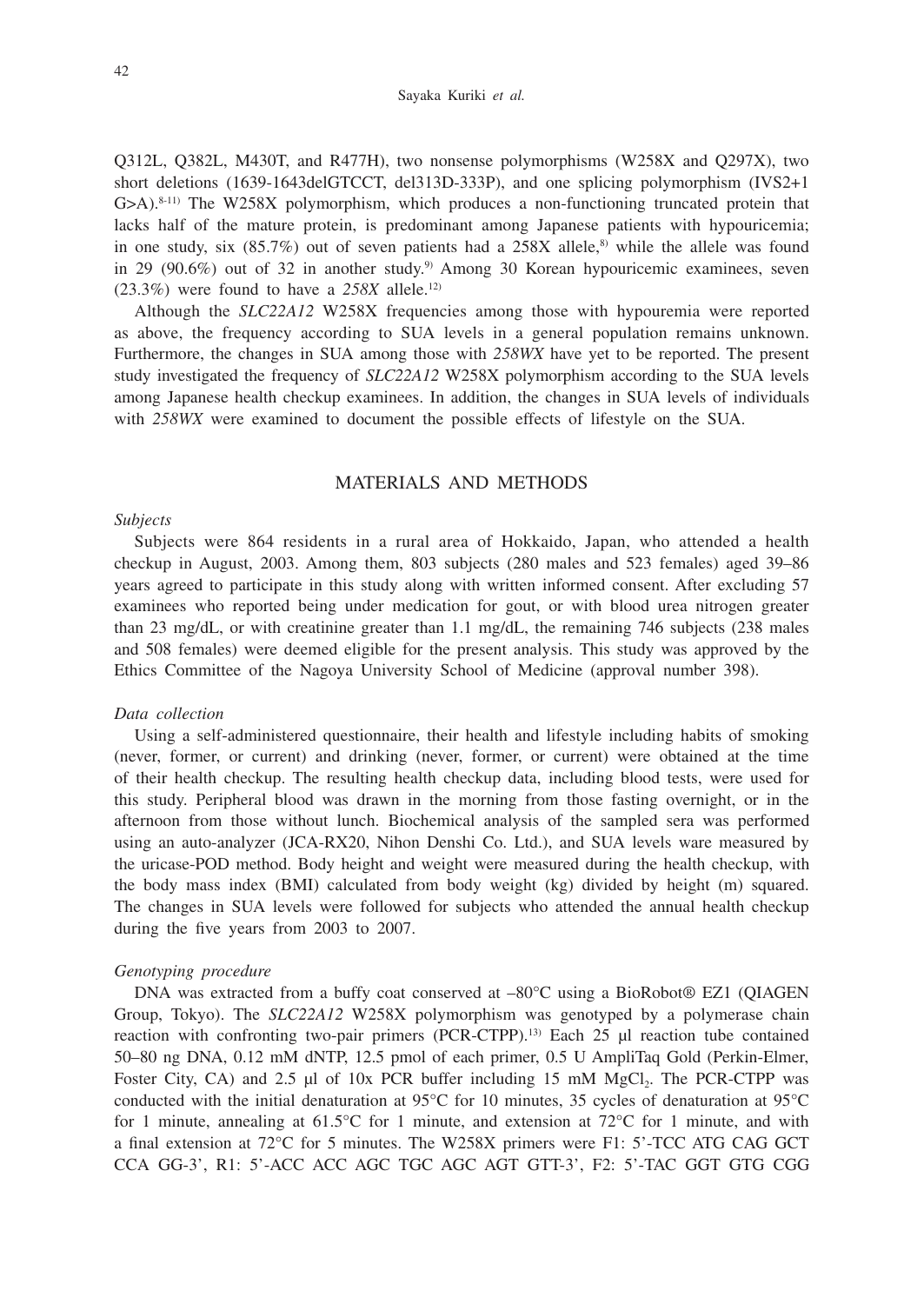

**Fig. 1** Representative gel for *SLC22A12* W258X polymorphism. Lane M, a 100-bp ladder; lane 1, a *WW* homozygote with fragments of 117 bp and 255 bp; lane 2, a *WX* heterozygote with fragments of 117 bp, 176 bp and 255 bp; lane 3, a *XX* homozygote with fragments of 176 bp and 255 bp.

GAC TGG-3', and R2: 5'-GGC AGG ATC TCC TCT GAG G-3'. The amplified DNA fragments were 117-base pairs (bp) for the *G* (*258W*) allele, 176-bp for the *A* (*258X*) allele, and 255-bp for a common band, as illustrated in Fig. 1.

#### *Statistical analyses*

Hyperuricemia was defined as SUA level  $\geq 7.0$  mg/dL, and hypouricemia as SUA level  $\lt 3.0$ mg/dL. The Hardy-Weinberg equilibrium was examined with a chi-square test. Means between two groups were examined with a *t*-test. The 95% confidence interval (CI) of percentages was calculated based on binomial distribution. Age- and sex-adjusted odds ratios (ORs) and 95% CIs were estimated using an unconditional logistic regression model. Two-sided p-values less than 0.05 were considered statistically significant. All statistical analyses were performed using STATA software version 7.0 (STATA, College Station, TX).

### RESULTS

Subject characteristics according to sex are summarized in Table 1. The mean and standard deviation (SD) of age was  $62.3 \pm 10.5$  years in males and  $60.0 \pm 9.9$  years in females. Hyperuricemia was found to be  $16.4\%$  (n=39) in males and  $1.8\%$  (n=9) in females, while hypouricemia was 2.5% (n=6) and 5.5% (n=28), respectively. The SUA mean was significantly higher in males than in females  $(5.7\pm1.3 \text{ mg/dL vs } 4.6\pm1.1 \text{ mg/dL, p<0.001}).$ 

Among the 746 examinees, 29 individuals (10 males and 19 females) were found with *258WX*, and none with *258XX*. The *258X* allele was 1.9% (95% CI, 1.3–2.8). The genotype distribution was in Hardy-Weinberg equilibrium for males ( $p=0.74$ ), for females ( $p=0.67$ ), and for the combined (p=0.59).

Table 2 shows means and SD of age, BMI, blood tests, and blood pressure, according to the *SLC22A12* W258X. A significant difference in SUA was observed between those with *258WW* and  $258WX$ ;  $5.9\pm1.2$  mg/dL and  $3.1\pm1.2$  mg/dL for males, and  $4.6\pm1.0$  mg/dL and  $2.9\pm0.9$  mg/ dL for females, respectively. The age- and sex-adjusted OR of the *258WX* genotype relative to the *258WW* genotype was 45.6 (95% CI, 18.4–113.2) for hypouricemia.

The frequency of the *258WX* genotype according to the SUA is shown in Table 3. Among those with hypouricemia, *258WX* was more common in males (66.7%, 95% CI, 22.2–95.7%)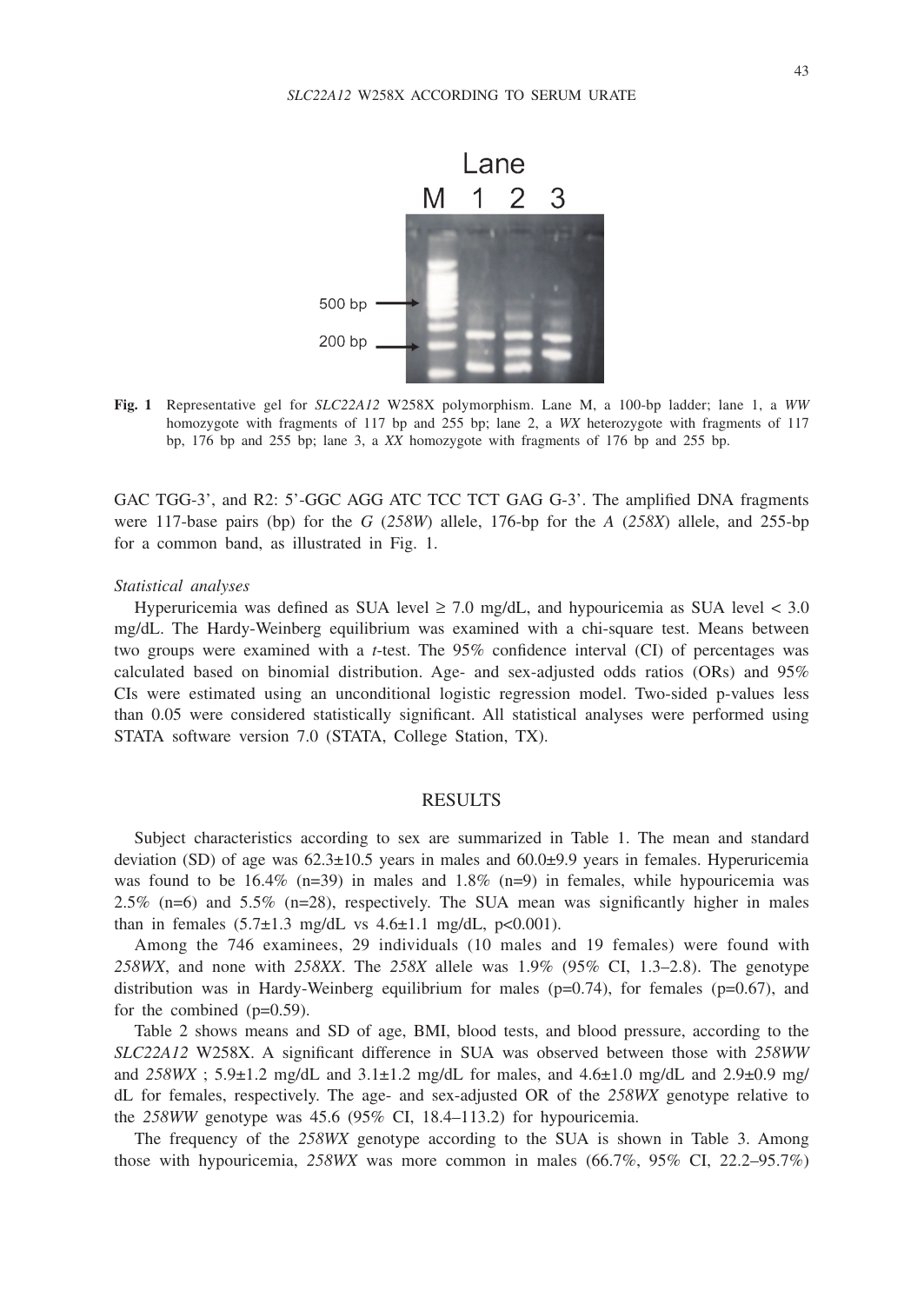| Characteristics    |                  | Males $(n=238)$ | Females (n=508)           |
|--------------------|------------------|-----------------|---------------------------|
|                    | N                | $(\%)$          | N<br>$(\%)$               |
| Age (years)        |                  |                 |                           |
| $-49$              | 31               | (13.0)          | 76<br>(15.0)              |
| $50 - 59$          | 56               | (23.5)          | 169<br>(33.3)             |
| $60 - 69$          | 89               | (37.5)          | 175<br>(34.4)             |
| $70 -$             | 62               | (26.1)          | 88<br>(17.3)              |
| BMI $(kg/m2)$      |                  |                 |                           |
| $-18.4$            | $\mathfrak s$    | (2.1)           | (2.8)<br>14               |
| $18.5 - 24.9$      | 152              | (63.9)          | 307<br>(60.4)             |
| $25.0 -$           | 81               | (34.0)          | 187<br>(36.8)             |
| SUA (mg/dL)        |                  |                 |                           |
| $-0.9$             | $\mathbf{1}$     | (0.4)           | (0.0)<br>$\boldsymbol{0}$ |
| $1.0 - 1.9$        | $\boldsymbol{0}$ | (0.0)           | 3<br>(0.6)                |
| $2.0 - 2.9$        | 5                | (2.1)           | 25<br>(4.9)               |
| $3.0 - 3.9$        | 13               | (5.5)           | 113<br>(22.2)             |
| $4.0 - 4.9$        | 43               | (18.1)          | 200<br>(39.4)             |
| $5.0 - 6.9$        | 137              | (57.6)          | 158<br>(31.1)             |
| $7.0 -$            | 39               | (16.4)          | 9<br>(1.8)                |
| Creatinine (mg/dL) |                  |                 |                           |
| $-0.4$             | $\boldsymbol{0}$ | (0.0)           | 20<br>(3.9)               |
| $0.5 - 0.7$        | 88               | (37.0)          | 447<br>(88.0)             |
| $0.8 - 1.0$        | 150              | (63.0)          | 41<br>(8.1)               |
| BUN (mg/dL)        |                  |                 |                           |
| $-7.9$             | $\mathbf{1}$     | (0.4)           | (2.2)<br>11               |
| $8.0 - 19.9$       | 210              | (88.2)          | 477<br>(93.9)             |
| $20.0 - 22.9$      | 27               | (11.3)          | 20<br>(3.9)               |
| Smoking            |                  |                 |                           |
| Never              | 47               | (19.7)          | 407<br>(80.1)             |
| Former             | 116              | (48.7)          | 51<br>(10.0)              |
| Current            | 75               | (31.5)          | 47<br>(9.3)               |
| Unknown            | $\boldsymbol{0}$ | (0.0)           | 3<br>(0.6)                |
| Drinking           |                  |                 |                           |
| Never              | 83               | (34.9)          | 429<br>(84.4)             |
| Former             | 17               | (7.1)           | $11\,$<br>(2.2)           |
| Current            | 138              | (58.0)          | 66<br>(13.0)              |
| Unknown            | $\boldsymbol{0}$ | (0.0)           | $\mathfrak{2}$<br>(0.4)   |

**Table 1** Characteristics of participants according to sex

BMI: body mass index; SUA: serum uric acid; BUN: blood urea nitrogen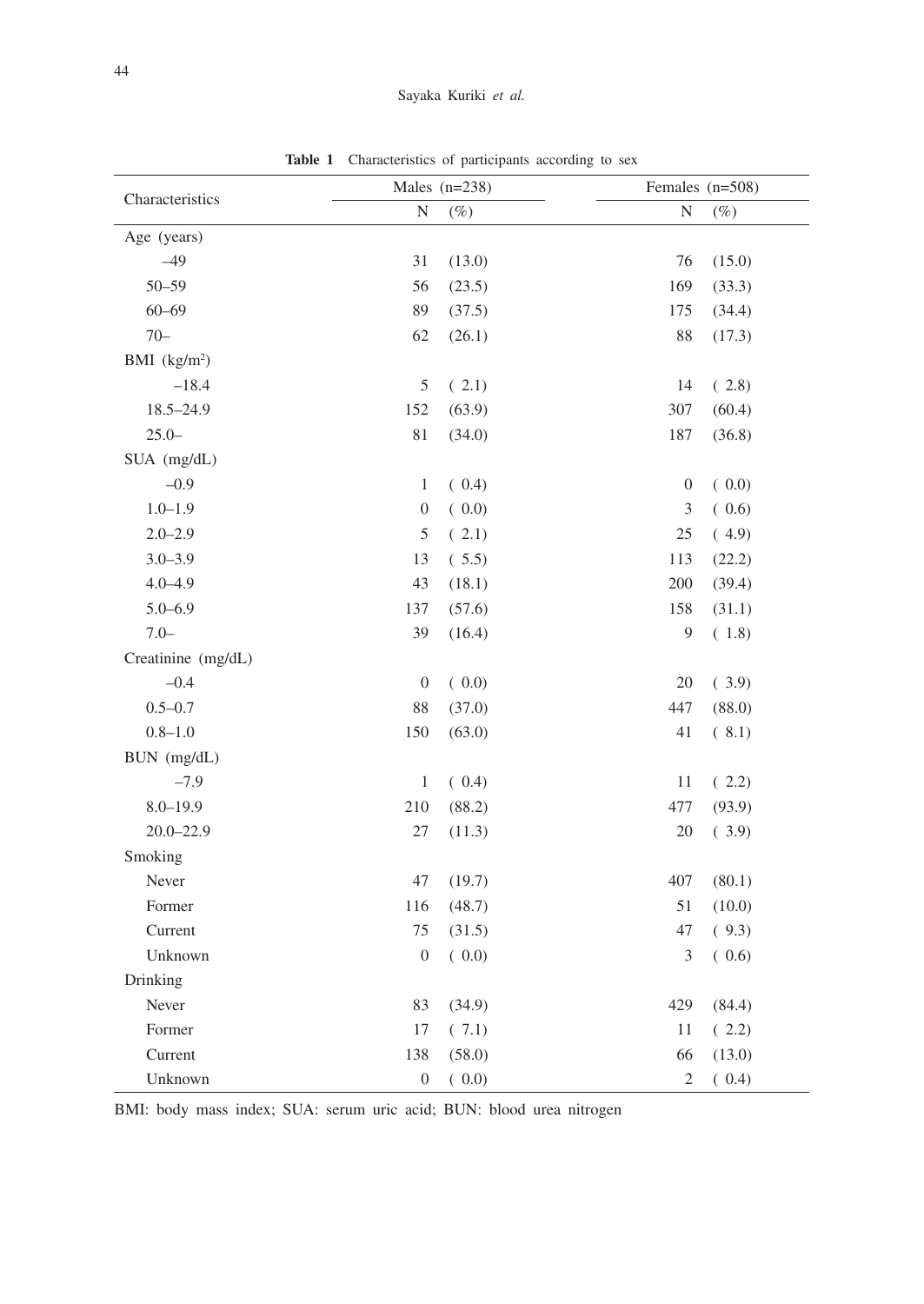| Characteristics                 | Males            |                  |         | Females          |                  |         |  |
|---------------------------------|------------------|------------------|---------|------------------|------------------|---------|--|
|                                 | $WW (n=228)$     | $WX$ (n=10)      | p value | $WW (n=489)$     | $WX$ (n=19)      | p value |  |
|                                 | $Mean \pm SD$    | Mean $\pm$ SD    |         | Mean $\pm$ SD    | $Mean \pm SD$    |         |  |
| Age (years)                     | $62.4 \pm 10.6$  | $59.9 \pm 7.4$   | 0.462   | $59.9 \pm 9.9$   | $63.4 \pm 9.6$   | 0.123   |  |
| $BMI$ (kg/m <sup>2</sup> )      | $24.1 \pm 3.1$   | $23.0 \pm 1.9$   | 0.293   | $24.0 \pm 3.4$   | $24.6 \pm 2.9$   | 0.431   |  |
| Uric acid $(mg/dL)$             | $5.9 \pm 1.2$    | $3.1 \pm 1.2$    | < 0.001 | $4.6 \pm 1.0$    | $2.9 \pm 0.9$    | < 0.001 |  |
| Triglyceride (mg/dL)            | $113.1 \pm 76.4$ | $80.9 \pm 20.2$  | 0.186   | $92.0 \pm 47.4$  | $115.3 \pm 85.6$ | < 0.05  |  |
| Total cholesterol (mg/dL)       | $207.4 \pm 31.5$ | $206.3 \pm 31.9$ | 0.911   | $217.6 \pm 33.2$ | $218.3 \pm 34.2$ | 0.925   |  |
| $HDL$ (mg/dL)                   | $54.0 \pm 12.7$  | $55.6 \pm 6.9$   | 0.697   | $62.1 \pm 13.7$  | $57.9 \pm 11.2$  | 0.191   |  |
| Creatinine (mg/dL)              | $0.79 \pm 0.12$  | $0.74 \pm 0.11$  | 0.189   | $0.61 \pm 0.10$  | $0.62 \pm 0.12$  | 0.635   |  |
| $BUN$ (mg/dL)                   | $15.2 \pm 3.2$   | $16.2 \pm 3.5$   | 0.352   | $13.9 \pm 3.2$   | $14.4 \pm 3.7$   | 0.515   |  |
| Hematocrit $(\% )$              | $44.3 \pm 3.4$   | $43.8 \pm 3.6$   | 0.603   | $39.7 \pm 3.1$   | $39.1 \pm 3.8$   | 0.378   |  |
| ALP (IU/L)                      | $155.5 \pm 43.8$ | $160.1 \pm 48.5$ | 0.748   | $158.6 \pm 48.8$ | $171.2 \pm 73.0$ | 0.280   |  |
| Total protein (g/dL)            | $7.5 \pm 0.42$   | $7.3 \pm 0.46$   | 0.236   | $7.6 \pm 0.41$   | $7.60 \pm 0.29$  | 0.716   |  |
| C reactive protein (mg/L)       | $0.17 \pm 0.46$  | $0.05 \pm 0.04$  | 0.409   | $0.10 \pm 0.29$  | $0.14 \pm 0.19$  | 0.510   |  |
| Systolic blood pressure (mm Hg) | $138.3 \pm 19.2$ | $144.2 \pm 24.0$ | 0.349   | $135.0 \pm 19.4$ | $133.1 \pm 16.9$ | 0.660   |  |
| Diastolic blood pressure (mmHg) | $88.2 \pm 10.7$  | $92.4 \pm 13.7$  | 0.230   | $84.4 \pm 10.5$  | $82.9 \pm 9.3$   | 0.564   |  |

**Table 2** Means and standard deviations (SD) of age, body mass index (BMI), blood tests, and blood pressure according to *SLC22A12* W258X genotype

BMI: body mass index; HDL: high-density lipoprotein cholesterol; BUN: blood urea nitrogen; ALP: alkaline phosphatase

|                     | $SUA$ (mg/dL)  |                               |                                         |                |                |           |               |  |
|---------------------|----------------|-------------------------------|-----------------------------------------|----------------|----------------|-----------|---------------|--|
|                     | $0.0 - 0.9$    | $1.0 - 1.9$                   | $2.0 - 2.9$                             | $3.0 - 3.9$    | $4.0 - 4.9$    | $5.0-$    | Total         |  |
| Males               |                |                               |                                         |                |                |           |               |  |
| 258WX               |                | $\Omega$                      | 3                                       | $\overline{4}$ | 2              | $\Omega$  | 10            |  |
| $\%$                | 100.0          |                               | 60.0                                    | 30.8           | 4.7            | 0.0       | 4.2           |  |
| $(95\%CI)$          | $(2.5 - 100)$  | $(-)$                         | $(14.7-94.7)$ $(9.1-61.4)$ $(0.6-15.8)$ |                |                | $(0-2.1)$ | $(2.0 - 7.6)$ |  |
| Females             |                |                               |                                         |                |                |           |               |  |
| 258WX               | $\overline{0}$ | $\mathfrak{D}_{\mathfrak{p}}$ | 9                                       | $\overline{4}$ | $\overline{4}$ | $\Omega$  | 19            |  |
| $\%$                |                | 66.7                          | 36.0                                    | 3.5            | 2.0            | 0.0       | 3.7           |  |
| $(95\% \text{ CI})$ | $(-)$          |                               | $(9.4 - 99.2)$ $(18.0 - 57.5)$          | $(1.0 - 8.8)$  | $(0.5-5.0)$    | $(0-2.2)$ | $(2.3 - 5.8)$ |  |

**Table 3** *SLC22A12 258WX* genotype frequency (%) and 95% confidence interval (95% CI) according to serum uric acid (SUA)

than in females (39.3%, 95% CI, 21.5–59.4%). Among subjects with an SUA of 3.0–4.9 mg/dL, those with 258WX were 10.7% (95% CI, 4.0–21.9%) and 2.6% (95% CI, 1.1–5.0%), respectively. There were no individuals with *258WX* among those with a SUA equal to 5.0 mg/dL or more. The *258X* allele was 1.9% (95% CI, 1.3–2.8%) of all the subjects.

Among the subjects, 8 males and 15 females participated in a health checkup twice or more between 2003 and 2007, the period available for a record linkage. Fig. 2 demonstrates changes in the SUA of 23 participants; (A) for 8 males, (B) for 8 females with BMI<25, and (C) for 7 females with BMI>25; the respective differences from 2003 to 2007 were 0.3–1.1 mg/dL, 0.4–1.0 mg/dL, and 0.2–2.4 mg/dL. In one female depicted in Fig. 2 (C), a marked reduction in SUA was observed between 2005 and 2006. She was a 71-year-old participant who never smoked and had no drinking habit. The available data showed no obvious reasons; her BMI was 26.9 in 2005 and 25.7 in 2006, with a serum creatinine of 0.5 mg/dL in both years. The change in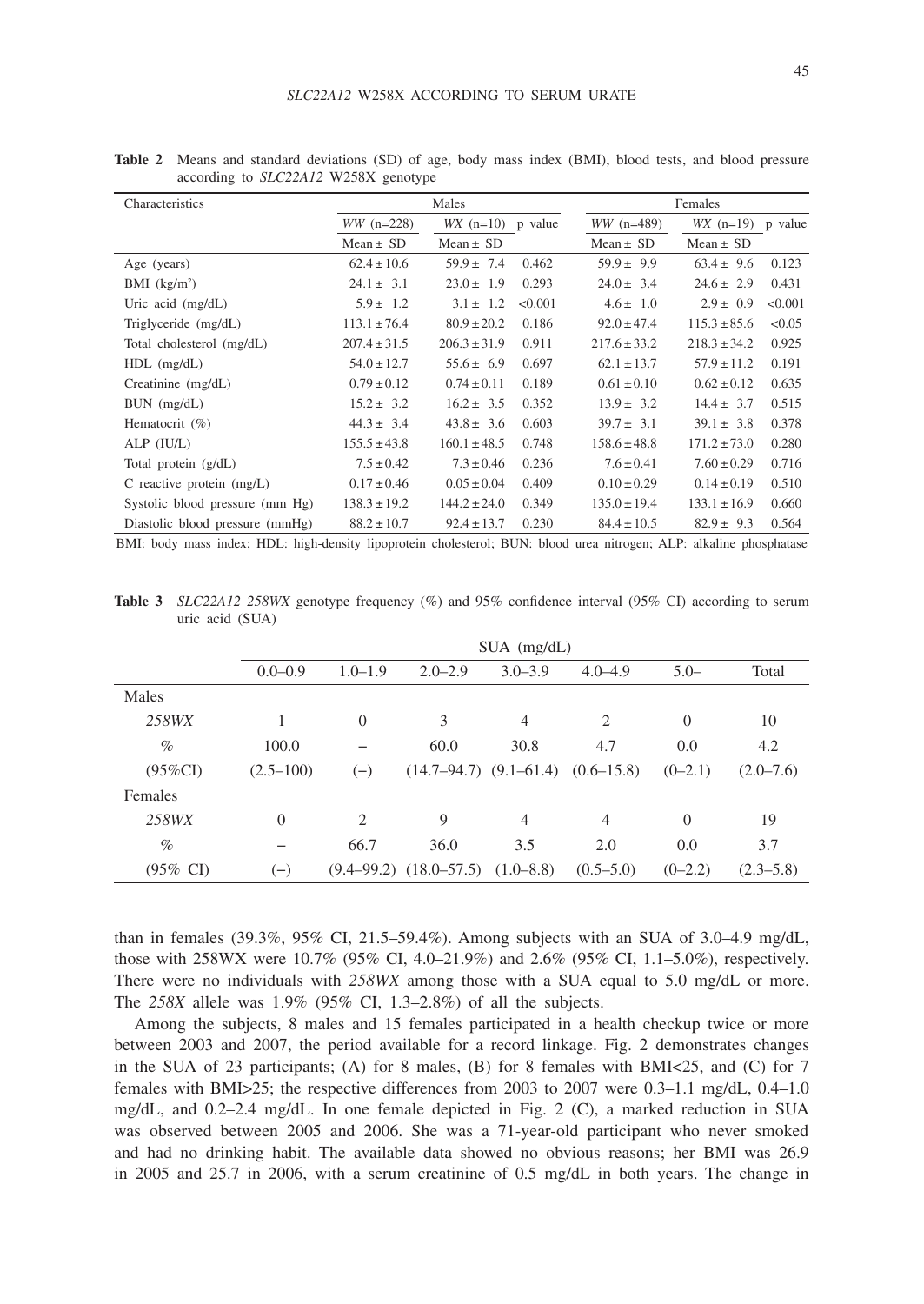

**Fig. 2** SUA levels of individuals with *SLC22A12 258WX* who participated in the health checkup twice or more during 2003 to 2007. (A) 8 males; 5 times for 4 males, 4 times for 1 male, 3 times for 1 male, and twice for 2 males, (B) 8 females with body mass index (BMI)<25; 5 times for 4 females, 4 times for 2 females, 3 times for 1 female, and twice for 1 female. (C) 7 females with BMI≥25; 5 times for 2 females, 3 times for 4 females, and twice for 2 females.

the percentage (difference between the maximum and minimum divided by the average of all obtained measurments ×100) ranged from 7.5% to 76.9% among *258WX* subjects (n=23), whereas it ranged from 0.0% to 112.2% among *258WW* subjects (n=536).

## DISCUSSION

This study demonstrated that the mean SUA was significantly lower for those with *SLC22A12 258WX* than for those with *258WW*. The *258X* allele frequency was 1.9% (95% CI, 1.3–2.8) when 57 subjects were excluded due to gout, high blood urea nitrogen or high creatinine. Those with at least one  $258X$  allele were  $66.7\%$  of 6 males and  $39.3\%$  of 28 females with SUA < 3.0 mg/dL, and 10.7% of 56 males and 2.6% of 313 females with SUA 3.0–4.9 mg/dL. This was the first study reporting the allele frequecy according to sex and SUA levels among Japanese. It was also the first that the SUA of those with a *258WX* allele changed similarly to those with the *258WW* genotype during the entire 5-year observation period.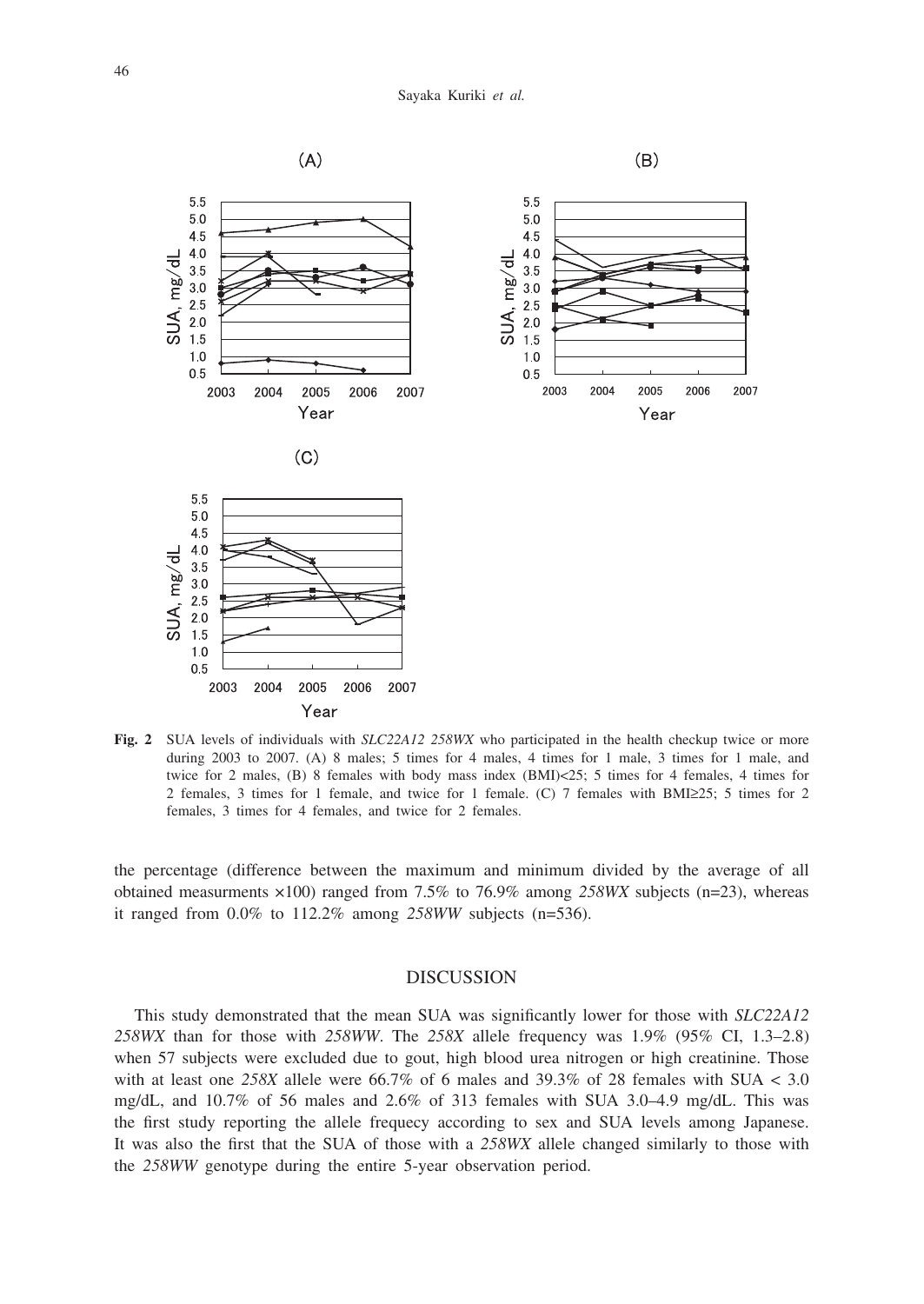The frequency of the *258X* allele in a Japanese population was estimated to be 2.4% among 1,875 participants (83 heterozygotes and 3 homozygotes) in a cohort study,<sup>10)</sup> and 2.3% among 980 controls in a case-control study,<sup>14</sup> both of which were slightly higher than the estimate in this study. When the 57 examinees under medication for gout, or with high serum levels of urea nitrogen or creatinine were included (n=803), the frequency in the present study was  $1.8\%$  (95%) CI,  $1.2-2.6$ ). While the  $258X$  allele was found in 3 of 5 hypouricemia patients in Korea,<sup>15)</sup> the frequency in a general Korean population was  $1.1\%$ <sup>[2]</sup>. Since this allele was not reported among other ethnic groups, its origin was thought to be in East Asia.16)

Interestingly, the *258X* allele was found in those with SUA 4.0–4.9 mg/dL in the present study. Such a finding indicates that there may be other genetic traits and/or lifestyle factors compensating for the effect of a *258X* allele on SUA levels. It is well known that SUA is lower in females than males. In this study, the SUA mean was  $5.7\pm1.3$  mg/dL in males and  $4.6\pm1.1$  mg/dL in females (p<0.001). Age, menopause, meat consumption, alcohol intake, obesity, sedentary lifestyle, dyslipidemia, insulin resistance, blood pressure, renal function, and drugs for hypertension were the factors associated with SUA levels.17-22) Since there were only 29 participants with *258WX*, associations with the above factors among them could not be examined; even between males and females, the difference was small (3.1 mg/dL in males and 2.9 mg/dL in females).

Among those with *258WX*, the changes in SUA ranged from 7.5% to 76.9% of the average. Those changes were similar to those of the examinees with *258WW*, indicating that lifestyle factors were similarly influential on SUA. Since hypouricemia increases the risk of acute renal failure, urolithiasis, and hematuria, the elevation of SUA to an appropriate level through lifestyle changes might benefit those with hypouricemia.

The present observational study has several limitations. The first was the limited number of subjects. Because of this limitation, the factors possibly associated with the SUA among those with *258WX* could not be examined. Second, the follow-up period for the changes in SUA levels was only five years, so that lifestyle changes potentially affecting the SUA could not be examined for the long-term changes in the SUA. Lastly, genotypes other than *SLC22A12* W258X were not examined.

In conclusion, 746 Japanese health checkup examinees were genotyped for *SLC22A12* W258X. Although a strong association was found between the *SLC22A12 258X* allele and low SUA, some participants with *258X* allele showed a normal SUA. The allele among those with hypouricemia was 66.7% in 6 males and 39.3% in 28 females. The SUA levels changed among those with *258WX*, as they also did among those with *258WW*, indicating that lifestyles could similarly influence SUA for those with *258WX*.

### ACKNOWLEDGMENTS

This study was supported in part by a Grant-in-Aid for Scientific Research on Special Priority Areas of Cancer from the Japanese Ministry of Education, Culture, Sports, Science and Technology. We are grateful to Ms. Yoko Mitsuda for her valuable technical assistance. Our data were derived from the Yakumo Study established by Emeritus Professor Kunio Aoki of the Nagoya University Graduate School of Medicine.

#### REFERENCES

1) Yeun JY, Hasbargen JA. Renal hypouricemia: prevention of exercise-induced acute renal failure and a review of the literature. *Am J Kidney Dis*, 1995; 25: 937–946.